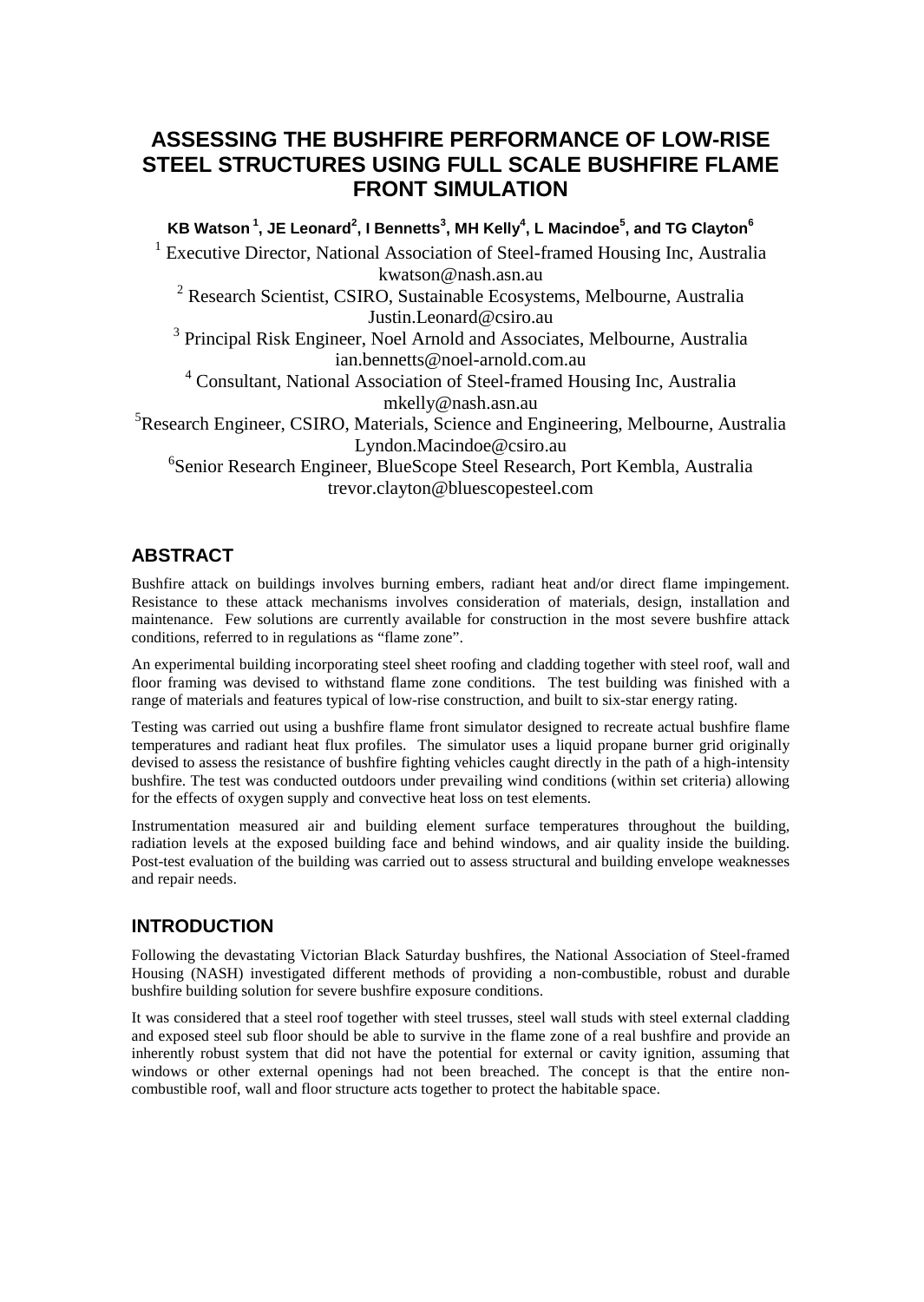NASH engaged the CSIRO to conduct a full scale fire test using the Bushfire Flame Front Simulator (BFFS) at the NSW Rural Fire Service (RFS) Eurobodalla Training Centre near Mogo, NSW. This facility was originally designed to assess the resistance of bushfire fighting vehicles that may be caught directly in the path of a high-intensity bushfire. It has been progressively modified to enable a wider range of test subjects and parameters. It is the only facility in the world that can model the immersion of a full scale vehicle or structure in a high-intensity bushfire flame front.

The projects aims were to:

- design a low-rise predominantly non-combustible steel test building with the widest possible use of common building materials and methods,
- assess the performance of such a building system using full-scale testing; and
- provide supporting evidence for Building Authority approval as a Alternative Solution under the BCA Performance Requirement.

## **REGULATORY REQUIREMENTS**

The performance requirement in the Building Code of Australia (BCA) 2010 for bushfire areas states that for a Class 1 building, or a Class 10a building associated with it the "building that is constructed in a designated bushfire prone area must be designed and constructed to reduce the risk of ignition from a bushfire while the fire front passes." (BCA, 2010: 66) The associated Functional Statement states that the "building constructed in a designated bushfire prone area is to provide a resistance to bushfires in order to reduce the danger to life and minimise the risk of the loss of the building." (BCA, 2010: 64)

For BCA 2010, compliance with AS 3959-2009 (SA 2009) is a Deemed-to-Satisfy Provision for each of the above building classes in all jurisdictions except for Class 1 and 10a in South Australia. Slight variations to class applicability apply in New South Wales.

Alternative performance solutions to the Deemed-to-Satisfy Provisions are possible, provided it can be demonstrated to the relevant Building Authority that they satisfy the same Performance Requirements as the Deemed-to-Satisfy Provisions or that they are at least equivalent.

AS 3959-2009 specifies that for houses designated as being in the Flame Zone, systems should either meet deemed-to-satisfy provisions or pass a test to AS 1530.8.2 (SA 2007). The AS 1530.8.2 test is conducted in a modified compartment fire test furnace that has accepted limitations in its ability to model actual fire conditions. Specifically, the time-temperature profile and availability of oxygen during the test exposure in the AS 1530.8.2 furnace test differs from the conditions associated with bushfire fire front behaviour. In addition a furnace test can only provide a piecewise solution as only parts of the building system can be tested at any one time. In bushfire design the integrity of the whole building is critical as a single weakness can compromise the entire system. Offsetting some of these limitations is the long (30 minute) duration of high temperature exposure associated with the AS 1530.8.2 test.

## **FLAME ZONE EXPOSURE**

A flame zone exposure profile has been proposed by Leonard (2010) and consists of three phases:

- pre-radiation
- flame immersion and
- post radiation

The profile is based on a worst case scenario and exceeds the profile recently adopted as the basis for testing of private bushfire shelters.

The pre-radiation profile was derived from modelling a range of fire scenarios using the detailed method given in Appendix B of AS 3959-2009. In some cases more conservative assumptions were used. These included:

- The flame body was assumed to have an emissive temperature of  $1200^{\circ}$ K rather than  $1090^{\circ}$ K
- A vegetation setback from the house was zero rather than 10m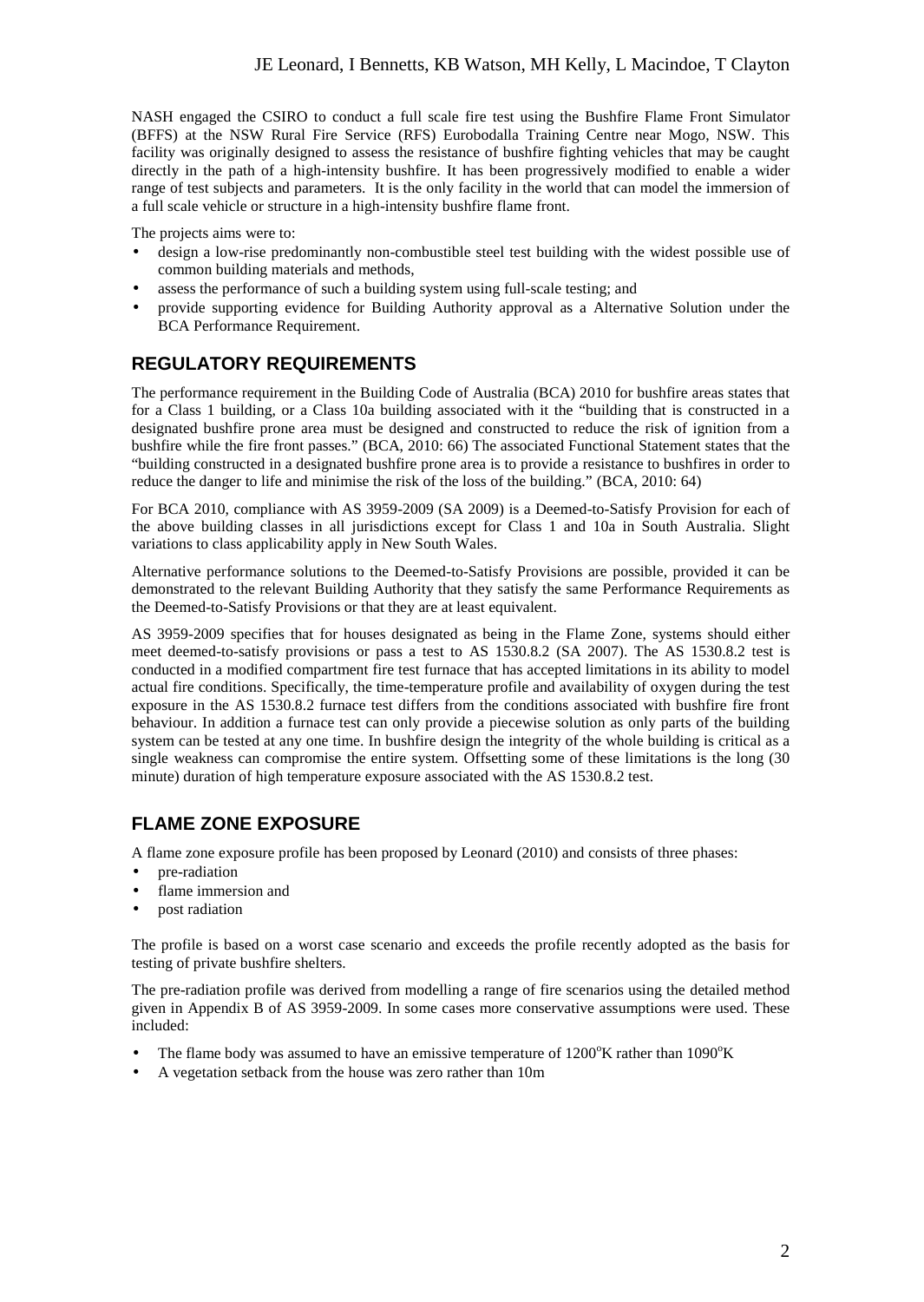The flame immersion time was derived from modelling a range of fire scenarios using the detailed method in AS 3959-2009 as well as experimental data from bushfires. A 110 s flame immersion time was chosen as being the worst case scenario.

The post radiation radiant heat profile was based the time decay from heavy fuels.

# **TEST BUILDING**

The test building was nominally 8m x 4m x 5m high (see Fig. 2), constructed with steel framing (floor, wall and trussed roof) and suspended on steel stumps such that it was about 0.5 m off the ground. The design incorporated a number of typical building characteristics including a gable and hip roof. Steel sheeting was used for the external cladding including the underside of the floor and the majority of the eaves lining except for two sections which were lined with calcium silicate board for comparison. Two windows (one involving a protective curtain and AS 1530.8.2 rated for flame zone) and a solid core timber door protected by a steel security door were located on the front wall and a sliding glass door (met AS3959 BAL 40 requirements except a screen wasn't installed) on the back wall. The floor, wall and ceiling were insulated with fibreglass batts while foil backed fibreglass insulation blanket was installed under the roof sheeting. 10mm plasterboard was used for the internal wall and ceiling lining. Cement sheeting was used for the floor. Timber skirting and architraves were used around the walls, windows and doors. Various other common components such as a flue, down lights, ceiling access panels, and power switches were included.

# **BUSHFIRE FLAME FRONT SIMULATOR**

The simulator uses grids of liquid propane fuelled burners to simulate the radiant heat and flame exposure profile of an actual bushfire front. The simulator allows the flexibility for the grids to be placed on both sides as well as under the test object as is required for testing fire tankers. The wind velocity during the test is critical and testing is often delayed until a constant wind is available to ensure the heat from the grid impacts correctly onto the test object. However some variation in the radiant heat and flame exposure due to the wind is inevitable.

The grid layout for testing the building is shown in Fig. 3. It consists of a row of 3 burner clusters about 5m from the front of the house which are used for the pre-radiation (see foreground in Fig. 3) and postradiation phases of the test. The jet size of each burner in the cluster is different and can be activated singularly or in combination to provide a stepwise flame intensity and hence radiation profile on the building. The large 6 x 3 grid of burners adjacent to the front wall of the building (see centre in Fig. 3) can provide a 16 MW/m fire line intensity for the flame immersion phase (see Fig. 4).

The gas delivery system (pipe diameters, supply pressure, dump value, etc) is designed to ensure a rapid and repeatable response. The grid is controlled from an adjacent building using feed back from radiometers mounted on the front wall of the test building to permit the desired intensity to be achieved.

## **INSTRUMENTATION**

Approximately 100 Mineral Insulated Metal Sheath thermocouples were installed in the building to monitor the exterior temperature against the outside skin of the building, the internal air temperature in the building cavities and room, the temperature of the steel framing and the inside surface temperature of the plasterboard and windows. Four water cooled Schmidt-Boelter radiometers were mounted inside enclosures bracketed to the outside of the front wall (see Fig. 3) to measure the radiant heat applied to the building while similar radiometers were placed behind each window to measure the radiant heat passing through the window. Tubing to the building was installed to allow air sampling during the test.

The data were collected by data loggers located in the centre of the floor and communicated back to laptops in the control room. Cameras were also placed both inside and outside the building to record the test.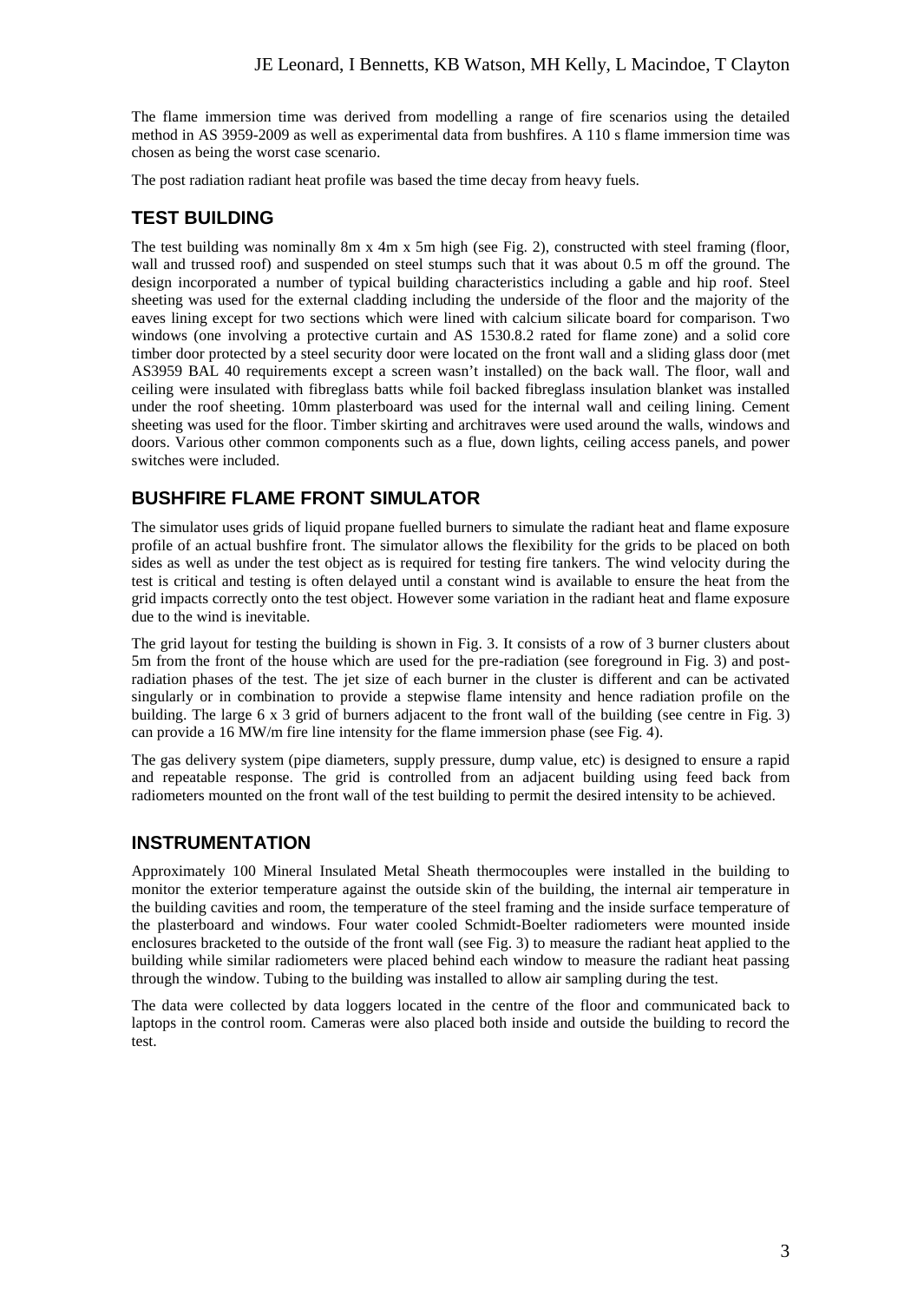# **OUTCOMES**

Testing took place on 16 April 2010. The test was a success with the simulator performing exceptionally well, providing a very realistic flame front simulation closely matching the target exposure profile. In effect the test was more severe than intended with the pre-radiation peaking 10 kW/ $m^2$  above the profile and the flame immersion phase lasting 40 s longer than scheduled. This is reasonable given the first time nature of the test, scheduling preventing a full calibration of the burners and the unexpected extent of the flame immersion which almost enveloped the whole building including flame contact on the back wall. The building after the test is shown in Fig. 5.

The following are the major outcomes:

- The air temperatures on the outside of the building reached a peak of 1100°C. A plot of the average air temperature across the front wall of the building is shown in Fig. 6.
- The variation in the air temperature on the outside of the building is shown in Fig. 7.
- The stumps were protected (see Fig 2) from the heat. The data indicate they would have been exposed to excessive temperatures without this protection.
- The floor system was still serviceable after the test. The bottom of the insulation was blackened.
- The wall system lost its insulation during the test and the steel studs suffered localised buckling due to thermal stresses.
- The roof system was still serviceable after the test. Most of the damage occurred at the eaves. The top of the ceiling insulation was blackened but otherwise unaffected. The roof insulation blanket was intact except near the eaves.
- The front timber solid core door was noted to be well alight before the flame immersion phase. Large gaps around the perimeter of the door were evident after the test. Timber solid core doors are only specified for BAL 40 and below in AS 3959-2009 and not BAL FZ flame zone situations.
- Smoke had started filling the room from near the door early into the flame immersion phase.
- The window at the gable (RHS) end of the front wall shattered during the first half of flame immersion phase.
- One of the two panes in the back door shattered during the second half the flame immersion phase. This was unexpected but was a result of flames flowing under the building and rolling back on to the rear wall.
- The glass in the window at the hip (LHS) end of the front wall (protected by a curtain) softened and slumped at the end of the flame immersion phase providing a gap for hot air to enter the building. The window system has passed the AS1530.8.2 test for flame zone although AS 1530.8.2 uses a lower peak temperature  $({\sim}850^{\circ}C)$  than that applied by the bushfire simulation.
- The room air conditions were compromised by the failure of the windows and doors even though the front windows and door had been boxed out to isolate them from the room.
- The interior room surfaces adjacent to the openings were blackened but elsewhere the plasterboard, and timber skirtings and architraves were unaffected or had light discoloration.

The following actions are needed to improve the building performance:

- Improved design of the wall system additional protection/insulation is needed on the outside of the wall frame and around the eaves; use of rock wool rather than fibreglass to improve the heat resistance of the insulation
- Improved window and door systems required, including shutters capable of protecting lowspecification products. Solution are needed for sealing gaps around openings to resist both smoke and heat.

# **CONCLUSION**

A full scale test of the performance of a complete building system exposed to flame zone conditions was undertaken. It provides a new alternative method for the assessment of the performance of buildings in bushfire-prone areas.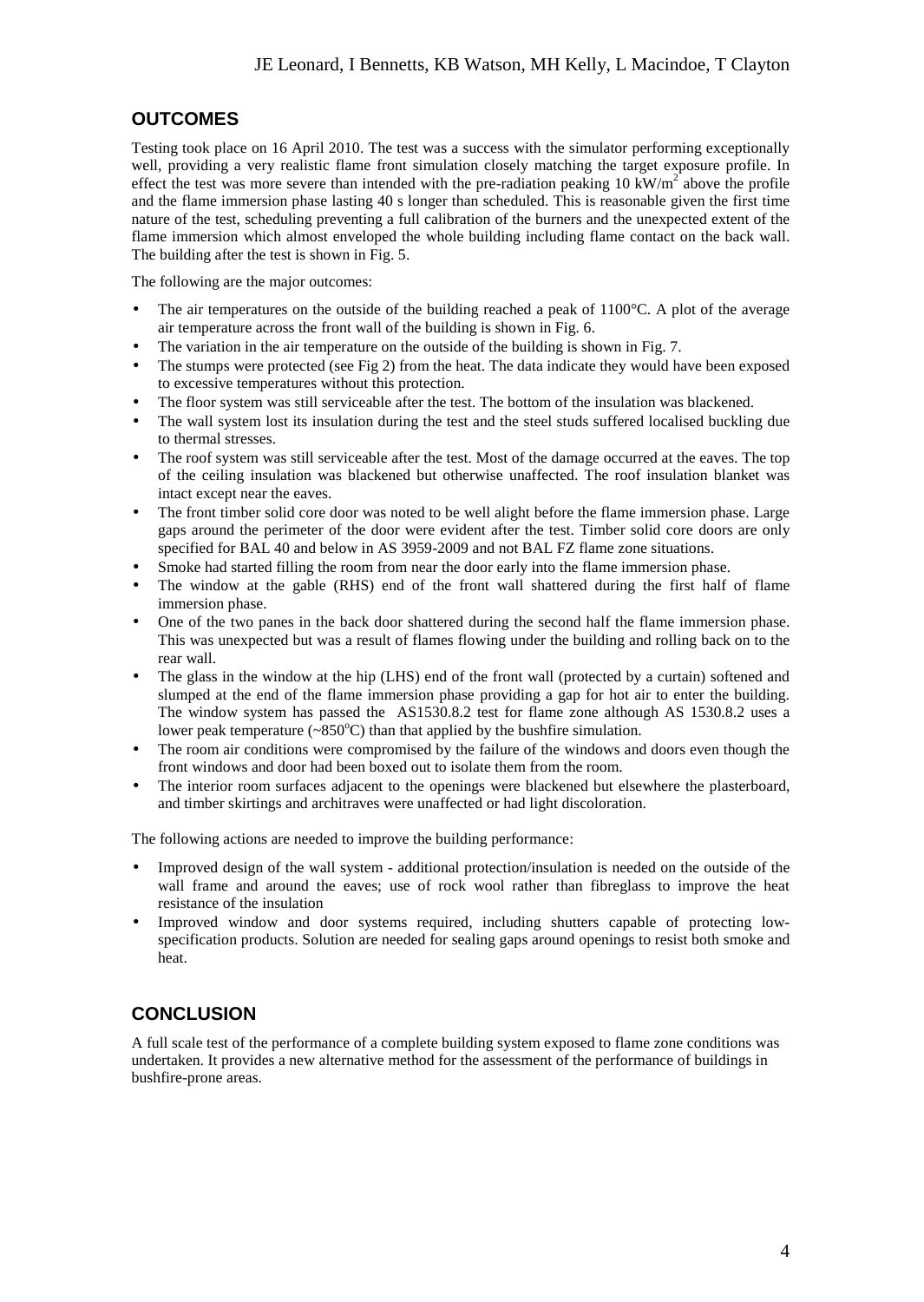

**Fig. 1 Flame zone exposure**



**Fig. 2 Pre radiation phase of the testing. Fig. 3 Liquid propane burners**





**Fig. 4 Flame immersion phase Fig. 5 The building after the test**